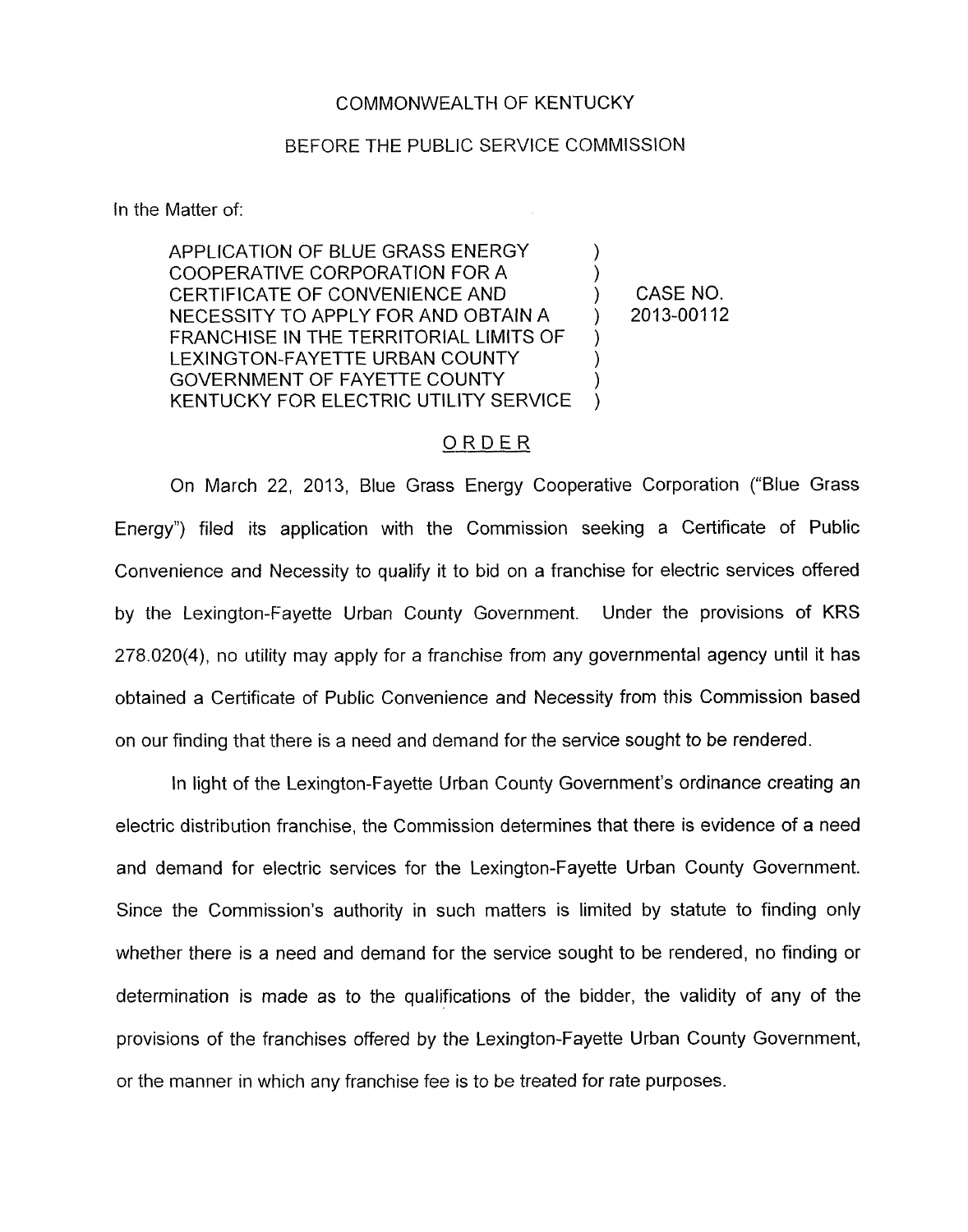IT IS THEREFORE ORDERED that:

1. Blue Grass Energy is granted a Certificate of Public Convenience and Necessity that authorizes it to bid on a franchise for electric services offered by the Lexington-Fayette Urban County Government.

*2.* If Blue Grass Energy is not the successful bidder, Blue Grass Energy shall, within ten days of the award of the franchise at issue, file with the Commission a written notice stating that Blue Grass Energy was not the successful bidder.

*3.* If Blue Grass Energy is the successful bidder, Blue Grass Energy shall, within ten days of the award of the franchise at issue, file with the Commission a copy of the executed franchise agreement.

**4.** Any documents filed pursuant to ordering paragraphs 2 or 3 of this Order shall reference the number of this case and shall be electronically submitted via the Commission's electronic Tariff Filing System.

5. This Order shall not be construed as granting a Certificate of Public Convenience and Necessity to construct utility facilities for the Lexington-Fayette Urban County Government.

> ENTERED *<sup>A</sup>* APR 01 2013 KENTUCKY PUBLIC ERVICE COMMISSION

By the Commission

*n*  **ATTES** Executive Director

Case No. 2013-00112